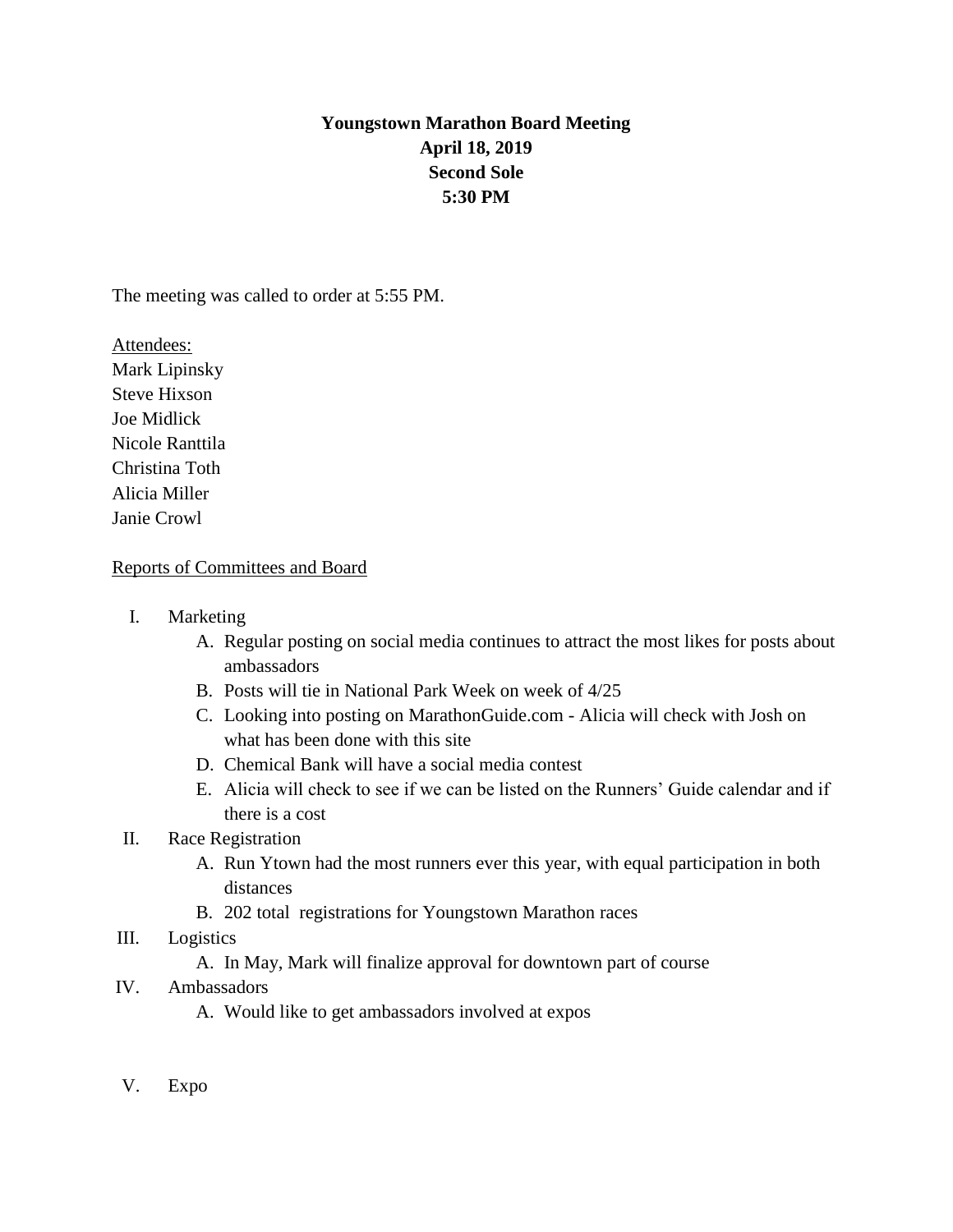- A. Expo will be held in concourse of Covelli Center, final contracts under review
- B. Novacare will present the expo as title sponsor
- C. One paid vendor so far in addition to title sponsors
- D. Idea was presented to make a quickie flyer to promote interest instead of sending the more comprehensive contract initially
- E. Other expos: Canton, Pittsburgh, Cleveland

### VI. Sponsors

- A. Novacare paid \$3,000 for naming rights at expo
- B. Continuing Health would like to become more involved with sponsorship will be a mile marker sponsor, donate to swag bags and provide volunteers
- C. Braydich Dental will donate toothbrushes to swag bags and possibly sponsor a mile marker
- VII. Training Groups
	- A. Nine people will co-lead groups
	- B. Pacers and ambassadors will be coordinated
	- C. Yoga will be offered Sundays at Studio Oxygen
- VIII. Website and Social Media
	- A. Virtual registration to begin soon
	- B. Erik has posted course videos
	- C. Medal photos?
- IX. Pacers
	- A. Five half marathon and one full marathon pacer confirmed
	- B. Need 1 half marathon and 3 full marathon pacers

#### X. Beneficiaries

- A. Deadline 4/19
- B. 19 applications received
- C. Goal is to choose winners at May meeting

#### Financial Report

- I. Bill List
	- A. Postings through 3/31 listed
	- B. Crystal, Joe and Alicia working on putting together the 2018 ledger
- II. Approval for Expenditures
	- A. None at this meeting

#### Old Business